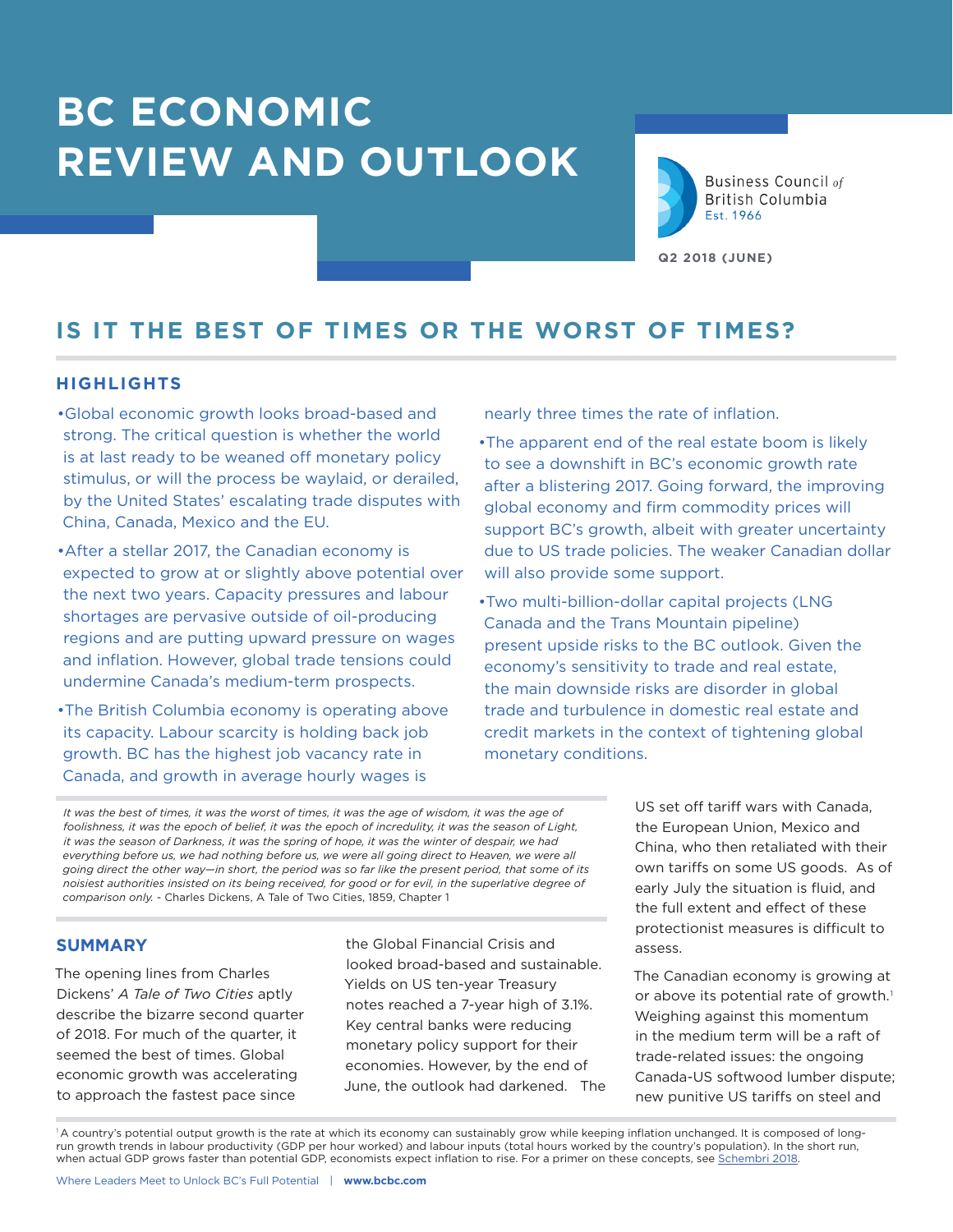aluminum; the cost to Canadian consumers and businesses from Canada's own retaliatory trade measures; the potential for tariffs on US imports of automobiles and parts from Canada and other foreign suppliers; the overall impact of escalating US protectionism and tit-for-tat responses by US trading partners on the world economy; and uncertainty over the fate of the North American Free Trade Agreement (NAFTA).

Despite the turbulent global backdrop, the BC economy is in decent shape. Labour scarcity and other capacity pressures are holding back GDP and employment growth, while wage growth has reached the highest rate in decades. The protectionist turn in US trade policy will create challenges but should not be enough to derail BC's growth prospects. The nascent slowdown in real estate dependent sectors of the economy is likely to be a bigger factor for BC.

## **STRONGEST GLOBAL GROWTH SINCE THE FINANCIAL CRISIS… WILL IT CONTINUE?**

Global growth has looked synchronized and solid across the advanced and emerging economies, reflected in strengthening merchandise trade and business investment (Table 1). Global output is projected to expand by almost 4% in 2018 and 2019 (Table 1). If realized, aside from the postrecession bounce in 2010, this will be the fastest pace in a decade. Against this backdrop, some central banks are looking to gingerly withdraw monetary policy stimulus by raising rates from ultra-low levels

#### TABLE 1: **GLOBAL ECONOMIC FORECASTS (ANNUAL % CHANGE IN REAL GDP)**

|           | 2017 | 2018f | 2019f |
|-----------|------|-------|-------|
| World     | 3.7  | 3.8   | 3.7   |
| Canada    | 3.0  | 2.0   | 1.8   |
| US        | 2.3  | 3.0   | 2.8   |
| Euro zone | 2.6  | 2.1   | 1.7   |
| Japan     | 1.7  | 1.0   | 1.3   |
| China     | 6.9  | 6.5   | 6.2   |

f - forecast

Source: TD Economics, June 19, 2018.

#### FIGURE 1: **CAN THE GLOBAL ECONOMY BE WEANED OFF ULTRA-LOW INTEREST RATES?**



Source: BIS Statistics; data as at 15 June.

## TABLE 2: **CAN THE GLOBAL ECONOMY BE WEANED OFF CENTRAL BANKS' ASSET PURCHASES?**

|                              | <b>Central Bank Assets</b><br>converted to<br><b>USD Trillion</b> | % of GDP |
|------------------------------|-------------------------------------------------------------------|----------|
| Bank of England              | 0.8                                                               | 26.6     |
| <b>European Central Bank</b> | 5.3                                                               | 37.1     |
| <b>US Federal Reserve</b>    | 4.3                                                               | 21.0     |
| Bank of Japan                | 5.0                                                               | 94.8     |

Source: [Thomson Reuters](http://fingfx.thomsonreuters.com/gfx/rngs/GLOBAL-CENTRALBANKS/010041ZQ4B7/index.html). Latest data: May 2018.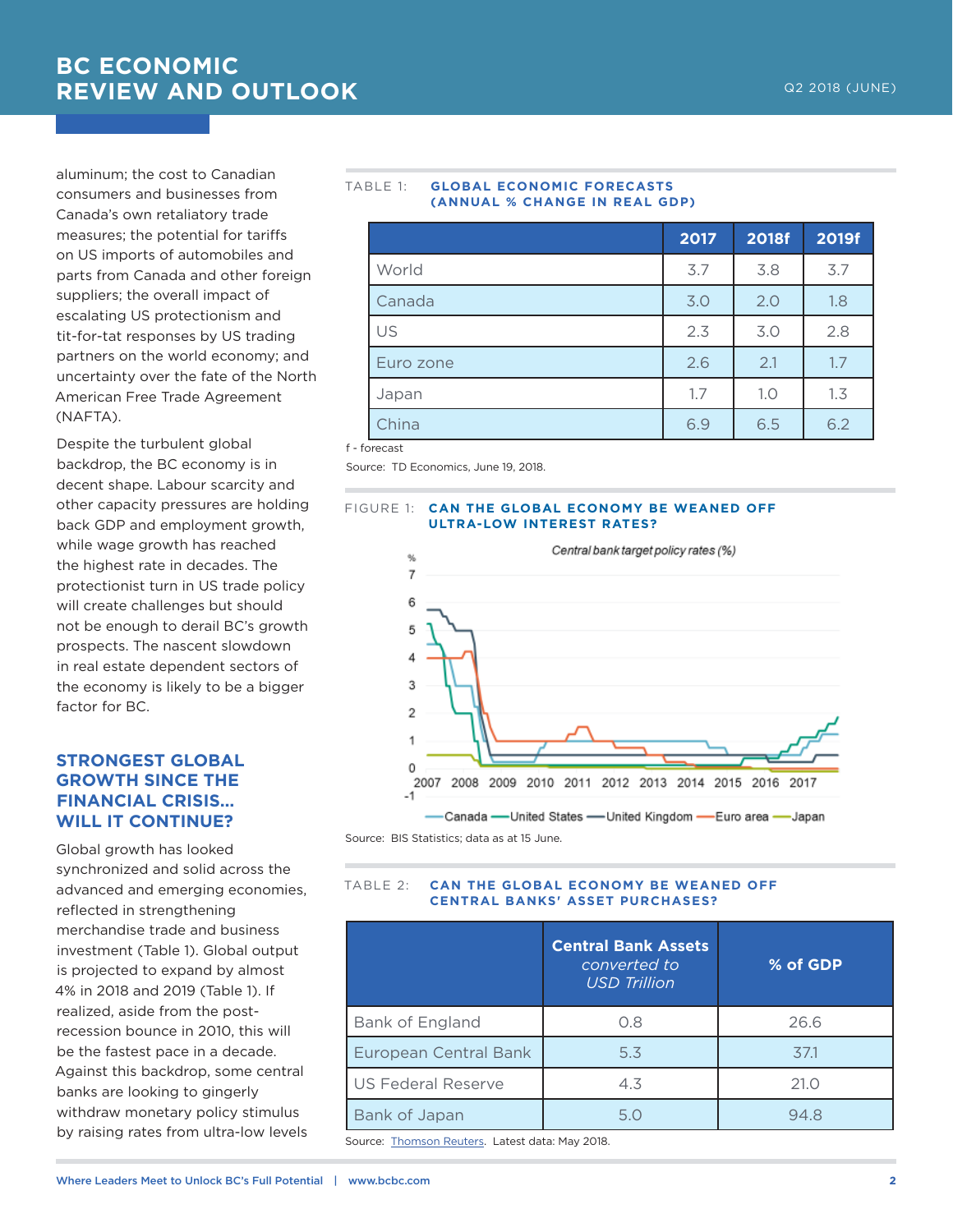or tapering asset purchases. The critical question is whether the global economy is at last ready to be weaned off years of central banks' monetary policy stimuli, or will the process be waylaid, or derailed, by the United States' escalating trade disputes with the rest of the world.

The **United States** economy is in full swing. An economy that was already operating at potential will be further stimulated in the coming years by corporate and personal income tax cuts, full expensing of most types of capital investment, and additional government spending. On June 13, the Federal Reserve raised the federal funds rate target, having also done so in March (Figure 1). The Fed cited strong job gains, declining unemployment, stronger household spending and rising business investment as supporting inflation near its 2% target over the medium term. Still, the current stance of monetary policy in the US remains "accommodative." The Fed expects to raise rates twice more in 2018 and thrice in 2019. Meanwhile, it continues to withdraw liquidity through gradual quantitative tightening. The Fed is gently shrinking its balance sheet at rate of a little over \$100 billion per annum. Nevertheless, its balance sheet remains sizable, at USD 4.3 trillion or 21% of GDP (Table 2).

Growth in the **euro-zone** is solid and increasingly broadly-based. On June 14, the ECB announced plans to reduce its asset purchases from €30 billion to €15 billion per month until the end of September, and cease purchases entirely by the end of December. The ECB's balance sheet is 37% of GDP as at May 2018. Even so, the ECB expects to keep interest rates at current, ultra-low levels until

#### TABLE 3: **THE UNITED STATES' WAR ON TRADE**

| 2018     |                                                                                                                                                                                                                                                                                                                                                                                                                                                                                                                                     |  |  |
|----------|-------------------------------------------------------------------------------------------------------------------------------------------------------------------------------------------------------------------------------------------------------------------------------------------------------------------------------------------------------------------------------------------------------------------------------------------------------------------------------------------------------------------------------------|--|--|
| March 1  | US President Trump tweets "trade wars are good" in advance of the US announcing<br>tariffs of 25% on steel imports and 10% on aluminum imports on "national security"<br>grounds, effective March 23.                                                                                                                                                                                                                                                                                                                               |  |  |
| March 22 | US announces temporary exemptions for Canada, Mexico, the European Union (EU),<br>Australia, South Korea, Brazil, and Argentina until June 1, 2018.                                                                                                                                                                                                                                                                                                                                                                                 |  |  |
| March 23 | US steel and aluminum tariffs take effect. Mr. Trump confirms additional sanctions<br>against China are being prepared for the alleged theft of US technology.                                                                                                                                                                                                                                                                                                                                                                      |  |  |
| March 28 | US permanently exempts South Korea, but Korea accepts steel quota which cuts its<br>shipments by 20% from 2017 levels.                                                                                                                                                                                                                                                                                                                                                                                                              |  |  |
| April 2  | China announces retaliatory tariffs on US products worth USD 2.4 billion, including 15%<br>duty on 120 American products.                                                                                                                                                                                                                                                                                                                                                                                                           |  |  |
| April 3  | US Trade Representative recommends tariffs of 25% on 1,300 Chinese goods.                                                                                                                                                                                                                                                                                                                                                                                                                                                           |  |  |
| April 4  | Beijing adds tariffs on \$50 billion worth of US products, including aircraft, cars and<br>soybeans.                                                                                                                                                                                                                                                                                                                                                                                                                                |  |  |
| April 5  | Trump threatens another wave of tariffs on Chinese goods worth \$100 billion.                                                                                                                                                                                                                                                                                                                                                                                                                                                       |  |  |
| April 30 | Trump administration extends steel and aluminum tariff exemptions provided to the<br>EU. Canada and Mexico until June 1.                                                                                                                                                                                                                                                                                                                                                                                                            |  |  |
| May 1    | US extends permanent exemptions to Australia, Brazil and Argentina.                                                                                                                                                                                                                                                                                                                                                                                                                                                                 |  |  |
| May 11   | US President indicates the possibility of imposing duties of 20-25% on imports of<br>automobiles and auto-parts from the EU.                                                                                                                                                                                                                                                                                                                                                                                                        |  |  |
| May 19   | China and the US announce they have reached a ceasefire and that China will<br>"significantly increase" purchases of US goods and services. Both sides agree not to<br>impose any new tariffs while talks continue.                                                                                                                                                                                                                                                                                                                 |  |  |
| May 23   | US Commerce Department launches national security review of duties on imported<br>automobiles and auto-parts, with a report due in February 2019.                                                                                                                                                                                                                                                                                                                                                                                   |  |  |
| May 29   | In a surprise move, the White House says it will move ahead with the 25% tariffs on<br>USD 50 billion worth of Chinese goods.                                                                                                                                                                                                                                                                                                                                                                                                       |  |  |
| May 30   | US rescinds exemption for Canada, Mexico and the EU on steel and aluminum tariffs.                                                                                                                                                                                                                                                                                                                                                                                                                                                  |  |  |
| May 31   | Canada announces tariffs on up to CAD 16.6 billion on imports of US steel, aluminum<br>and other products, effective 1 July 2018; Mexico announces tariffs of a range of<br>products imported from the US including steel, pork, apples, grapes, cranberries,<br>cheeses and bourbon.                                                                                                                                                                                                                                               |  |  |
| June 1   | US steel and aluminum tariffs take effect on imports from Canada, Mexico and the EU.                                                                                                                                                                                                                                                                                                                                                                                                                                                |  |  |
| June 15  | US announces 25% tariffs on 1,102 products imported from China worth USD 34<br>billion, effective July 6. Another 284 products worth USD 14 billion are identified as<br>potentially becoming subject to the tariff at an unspecified date.                                                                                                                                                                                                                                                                                         |  |  |
| June 18  | US President directs the US Trade Representative to identify a further USD 200 billion<br>in Chinese imports that could potentially become subject to a 10% tariff. The President<br>indicated another USD 200 billion in Chinese imports could be added if China<br>responds with counter-measures. Taken together, if realized, US tariffs would apply to<br>USD 450 billion of Chinese imports. This represents the bulk of inbound merchandise<br>trade with China (the US imported USD 460 worth of goods from China in 2016). |  |  |
| June 20  | EU announces its intention to impose tariffs on up to USD 3.2 billion imports of US<br>products, effective June 22. Products include steel and aluminum, farm produce,<br>bourbon, jeans and motorcycles.                                                                                                                                                                                                                                                                                                                           |  |  |
| June 22  | EU counter-measures take effect.                                                                                                                                                                                                                                                                                                                                                                                                                                                                                                    |  |  |
| June 27  | Alliance of Automobile Manufacturers estimates that 25% tariffs on cars imported<br>to the US would add USD 5,800 to the price of vehicles and collectively cost US<br>consumers USD 45 billion per year.                                                                                                                                                                                                                                                                                                                           |  |  |
| June 29  | Canadian government announces \$2 billion package to support steel, aluminum and<br>manufacturing industries affected by US trade policies.                                                                                                                                                                                                                                                                                                                                                                                         |  |  |
| July 1   | Canadian counter-measures take effect.                                                                                                                                                                                                                                                                                                                                                                                                                                                                                              |  |  |
| July 6   | US tariffs on Chinese imports take effect.                                                                                                                                                                                                                                                                                                                                                                                                                                                                                          |  |  |

Data as at June 29, 2018.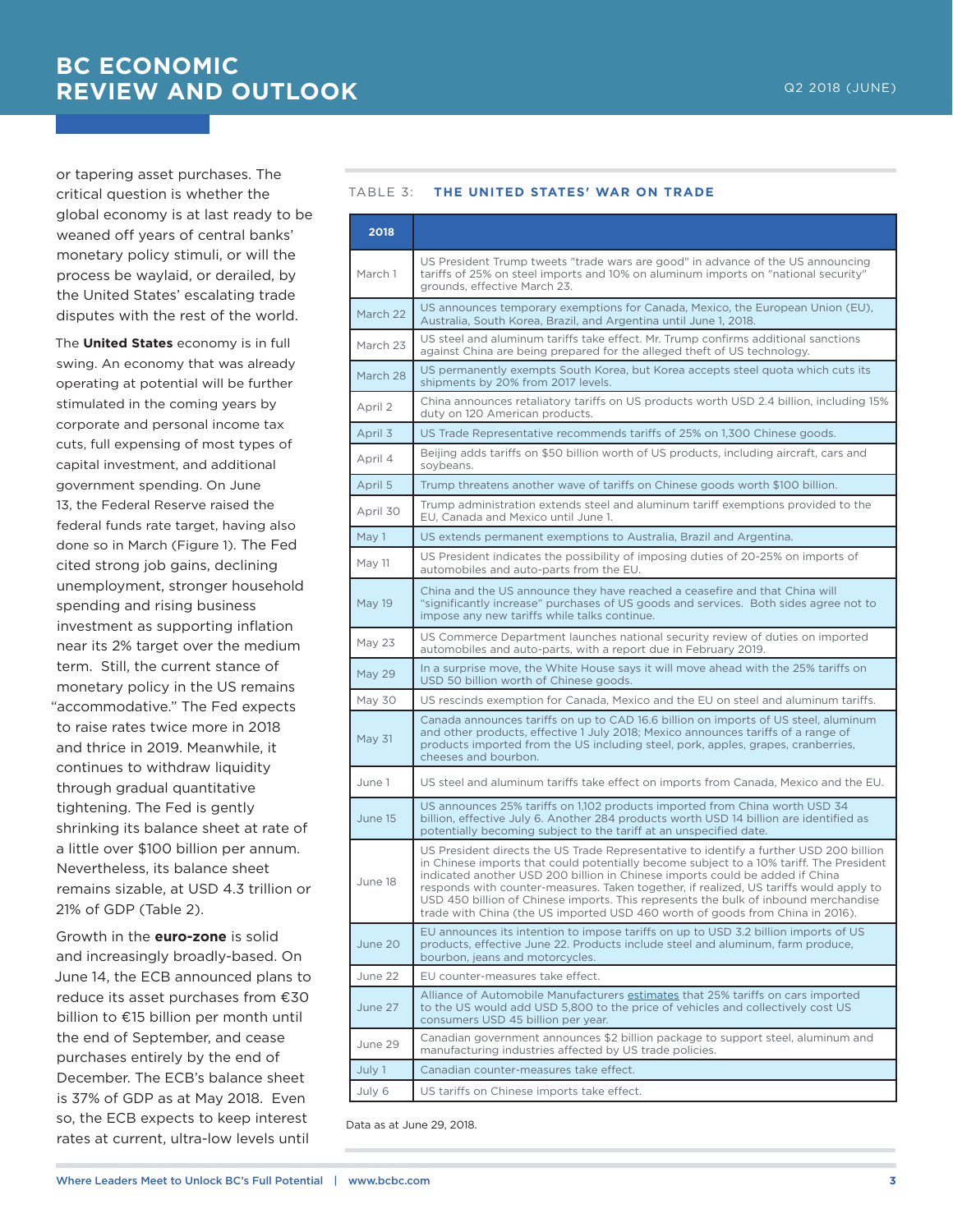# **BC ECONOMIC REVIEW AND OUTLOOK**

mid-2019. The principal reason is that projected euro-zone growth is associated with still muted inflation. Inflation in the zone is expected to average just under 2% over the medium term.

In **Japan**, the central bank is less sanguine. While the Japanese economy is expanding moderately, assisted by firmer global growth, inflation remains weak. The Bank of Japan is concerned about the impact of US economic policies and Brexit on the global outlook. It expects to continue with a short-term policy rate of -0.1%, and a very large program of asset purchases aimed at keeping the 10-year government bond rate around 0%. The Bank's balance sheet is now USD 5.0 trillion or 95% of GDP.

## **THE UNITED STATES' TRADE WAR ESCALATES**

.

During May and June, the US President's protectionist rhetoric crystalized into policy action. The US imposed punitive tariffs on steel and aluminum imports from key trading partners, with threats of more to come. Table 3 inventories the sequence of trade announcements. Given the highly-integrated, global nature of supply chains for goods production, particularly in North America, US trade policies portend some disorder for world trade flows and business investment – together with mounting risks for Canada.

## **CANADIAN ECONOMY IS RUNNING NEAR POTENTIAL**

Canadian GDP growth, which was surprisingly strong in 2017, should moderate to be in line with potential output growth over the next two



FIGURE 2: **RATES OF CAPACITY UTILIZATION IN MANY GOODS-**

Note: Highs and lows are based on the 2004Q1-17Q4 period. Sources: Statistics Canada and Bank of Canada calculations

Last observation: 2017Q4

Source: [Bank of Canada Monetary Policy Report, April 2018](https://www.bankofcanada.ca/2018/04/mpr-2018-04-18/),Chart 8.

#### FIGURE 3: **MORE THAN HALF OF CANADIAN FIRMS FACE SOME OR SIGNIFICANT CAPACITY PRESSURES**



How would you rate the current ability of your firm to meet an unexpected increase in demand?

Source: Bank of Canada [Business Outlook Survey](https://www.bankofcanada.ca/2018/06/business-outlook-survey-summer-2018/), Summer 2018, Chart 5.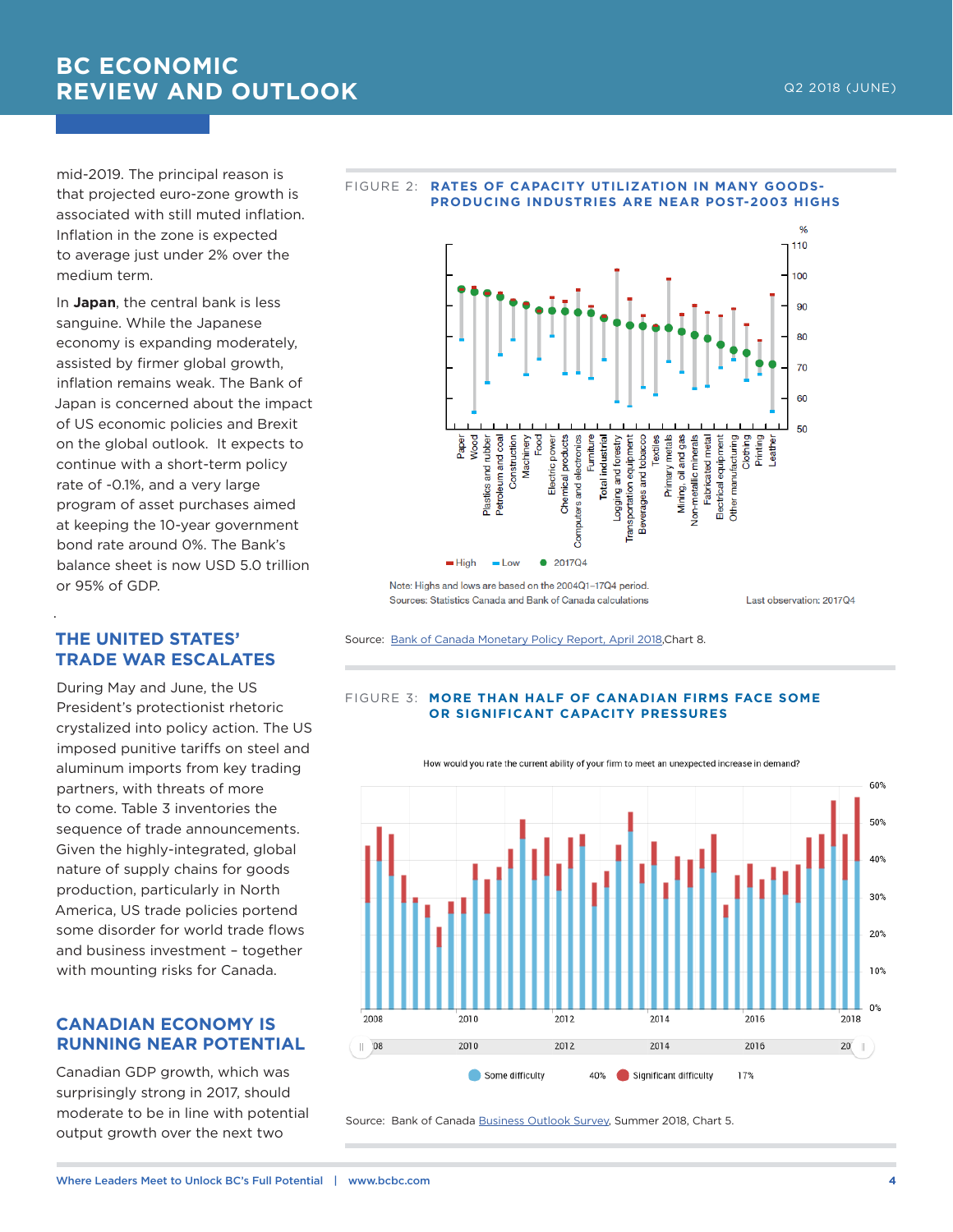# **BC ECONOMIC REVIEW AND OUTLOOK**

years. In April, the Bank of Canada (BOC) revised up its estimates for potential output growth. The BOC now estimates potential output growth of 1.5-2.1% in 2018 and 1.4-2.2% in 2019. Actual economic growth is expected to come in near the upper end of those bounds (Table 1). As a result, inflation is likely to peek its nose above the BOC's target (i.e. 2%) to 2.3% in 2018 and 2.1% in 2019.

Some rotation in the sources of growth is anticipated: a little less dependence on consumption and real estate-related activities, and slightly bigger contributions from business investment and exports. Higher interest rates and borrowing costs, tighter mortgage credit availability and a lower Canadian dollar should encourage the transition. Such a growth rotation, if it materializes, will be welcome, as Canada has become too dependent on the positive feedback loops between rising house prices, rising residentially-secured indebtedness and real estate-related activities stimulated by that dynamic.

Business investment is imperative to alleviate capacity pressures and also to establish the foundation for future productivity gains. Utilization rates

There is a widespread view among firms that labour shortages have intensified over the past year. In fact, one-third of firms said they faced binding labour shortages that restrict their ability to meet demand.



#### FIGURE 4: **ONE-THIRD OF CANADIAN FIRMS FACE A BINDING LABOUR SHORTAGE**

Source: Bank of Canada [Business Outlook Survey,](https://www.bankofcanada.ca/2018/06/business-outlook-survey-summer-2018/) Summer 2018, Chart 6.

of physical capacity are near post-2003 highs in many goods-producing industries (Figure 2). In the BOC's Summer *Business Outlook Survey*, more than half of firms surveyed said they would face "some or significant difficulty" meeting an unanticipated increase in demand (Figure 3). This judgement is most common among firms in BC, Quebec and Ontario. Labour markets are also very tight. There is a widespread view among firms that labour shortages have intensified over the past year. In fact, one-third of firms said they faced binding labour shortages that restrict their ability to meet demand (Figure 4). Meanwhile, Canada has posted the lowest unemployment rate since 1976 for four consecutive months, at 5.8%.

The above developments should give the BOC ample reason to raise rates in July and once more over the balance of 2018. However, concerns about global trade tensions, and some softness in Canadian monthly

economic data during Q2, could yet prompt the Bank to stay its hand. And, if Canadian economic data weakens, or more damaging US trade policies are announced, it is not inconceivable that the Bank would put a rate cut on the table.

## **BC ECONOMY: CHOPPY WATERS AHEAD**

British Columbia's **merchandise exports** (by value) remain elevated but the overall growth eased to 2.5% year-on-year (y/y) in April (Figure 5). Export values for energy and solid wood products fell, while export values for pulp and paper, agriculture, fish, and fabricated metal products rose. By destination, exports to the major markets of the US, Japan and South Korea moved lower but were mostly offset by gains in a range of other markets (e.g. China, India, Taiwan, Hong Kong and the United Kingdom). There is likely to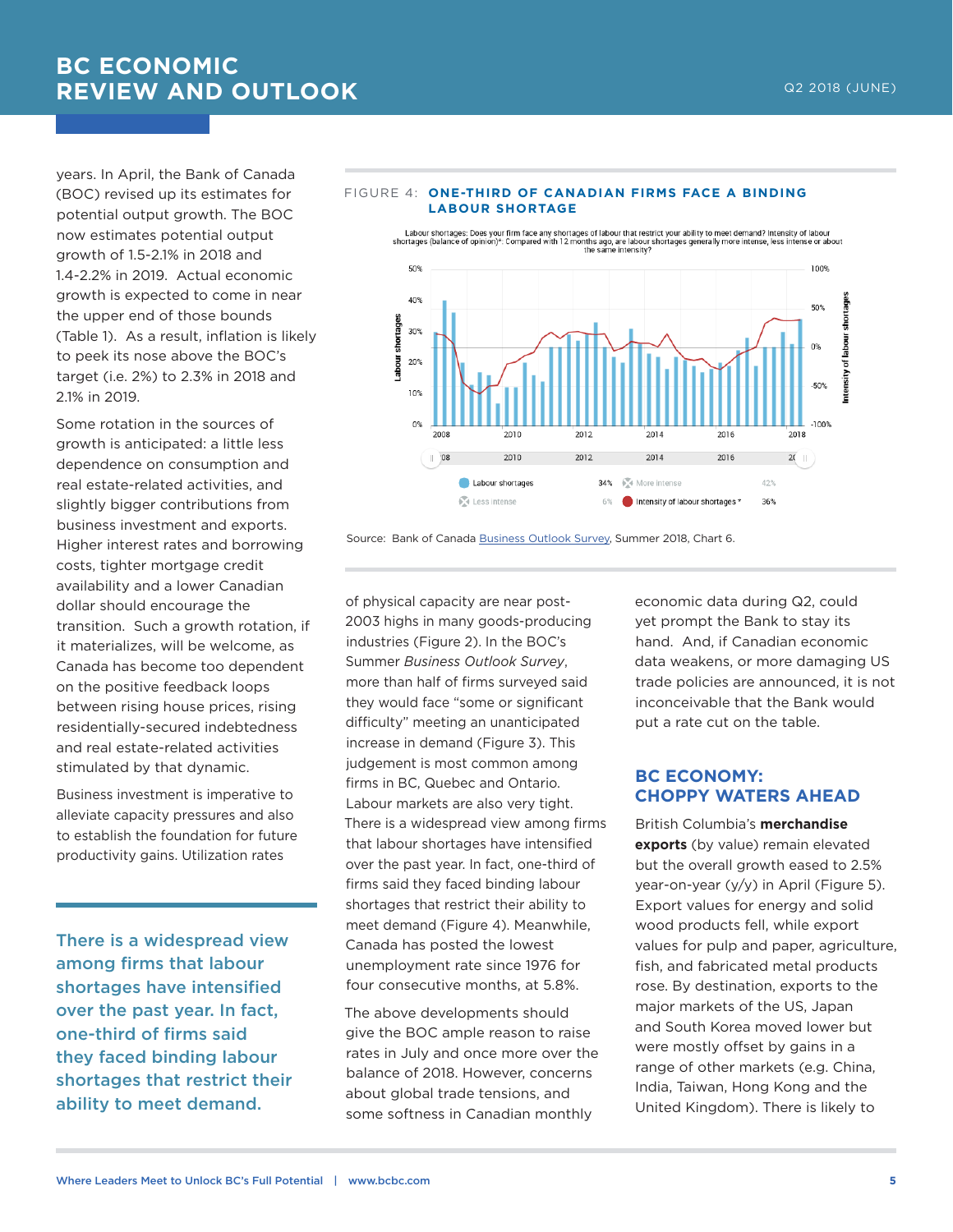#### FIGURE 5: **BC MERCHANDISE EXPORTS REMAIN ELEVATED**



Source: BC Stats. Latest: April 2018.

#### FIGURE 6: **GROWTH IN CONSUMER SPENDING SLOWS**



Source: Statistics Canada. Growth rates calculated from 3-month moving averages, latest April 2018.

be some disruption in trade flows as the US-led global tariff war unfolds. The renewed depreciation in the Canadian dollar, which began 2018 at almost 80 US cents but has since slipped to 75-76 US cents, should provide some cushion.

The 5-6% year-to-date depreciation in the CAD will also support **tourism**, a large sector in BC that has been running hot for several years. International visitor entries were up 7.2% (y/y) in March due to strong demand from the US and Asia. Hotel occupancy rates averaged 62.5% in

2018 Q1 for the province, compared to 61.3% for the same period in 2017.

**Consumer spending** has played a vital role in BC's economic expansion over the past few years, though there are some signs that the pace of growth is softening. Retail spending is still being supported by high levels of employment and consumer confidence and wage/salary gains (Figure 6). On the other hand, the drop in resale activity (i.e. turnover of established properties) will dampen demand for furniture and appliances, carpets, garden equipment and other household items that home-buyers frequently replace or upgrade when moving.

## **WHAT'S NEXT FOR THE REAL ESTATE ECONOMY?**

The BC economy is heavily reliant on the reselling, financing, leasing and building of real estate assets. Over the past five years, the residential construction, finance and real estate sectors in combination have amounted to 28% of provincial GDP, compared to its usual average of around 24% of GDP. In our last update, we noted that activities tied to real estate have driven more than one-third of all economic growth in BC over the past four years.

Much of this activity has been stimulated by the surge in established house prices in the province's major cities. The acceleration in established house prices is attributable to an era of ultra-low interest rates, strong growth in uninsured mortgage debt (notably home equity lines of credit), and unprecedented flows of savings and loan capital from China into the real estate markets of "gateway" cities and their satellites (especially in the Pacific Rim). In response to these powerful price signals, residential construction activity has trended above historical averages as a share of GDP, and also in relation to population growth. BC's real estate boom has also stimulated strong employment and income growth for several years.

Figure 7 highlights the surge in demand for established housing assets. Greater Vancouver established house prices (all types, composite) have typically traded at a premium of 1.4-1.5 times the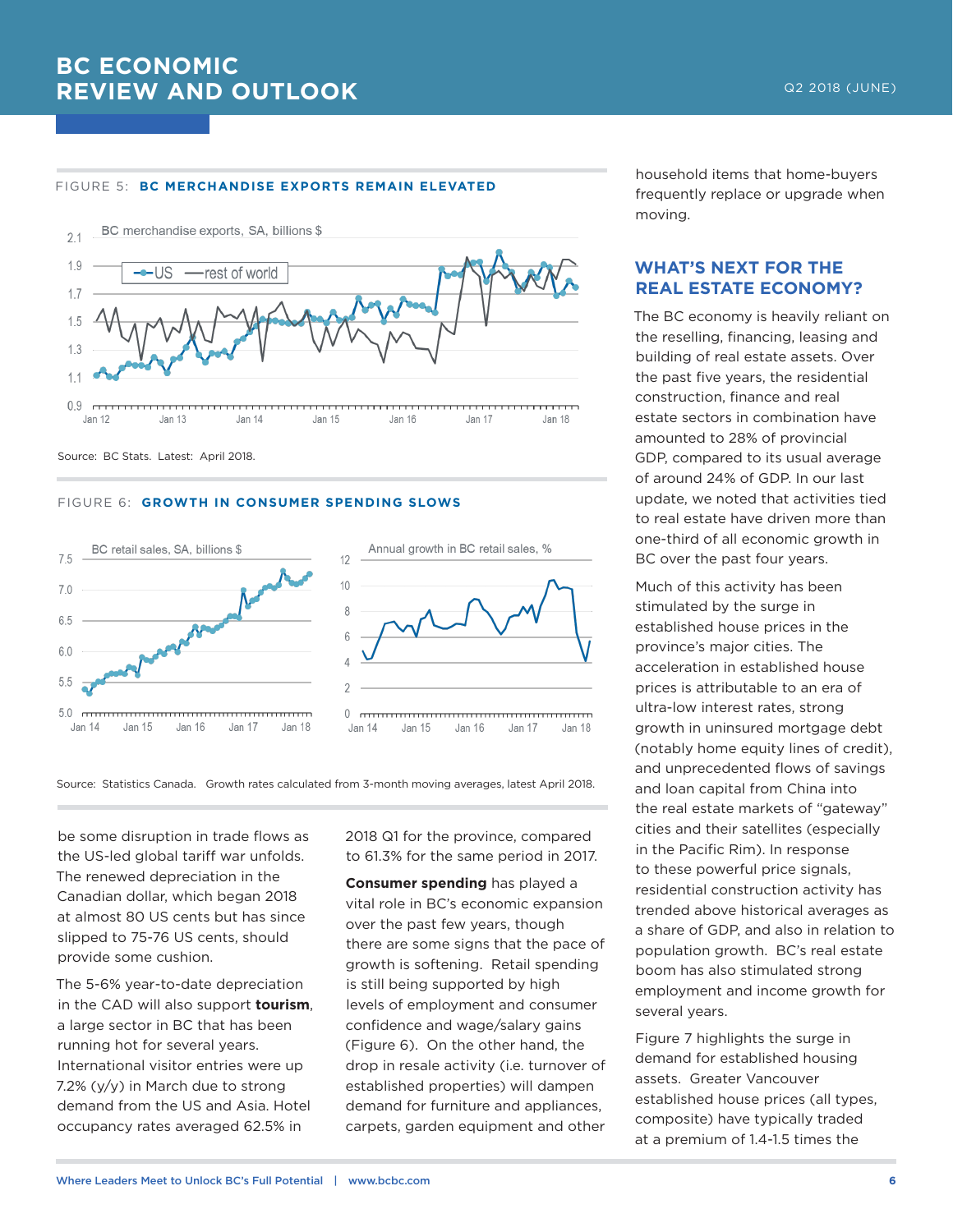# **BC ECONOMIC REVIEW AND OUTLOOK CONSUMING THE CONSUMING ASSESSMENT OF A REVIEW AND OUTLOOK**

Canadian average. After 2015, that premium jumped to 1.7. Single family homes traded at a peak of 2.5 times the Canadian average in July 2016. Unlike the 2010-2012 surge, which mostly affected single family homes, the post-2015 price boom encompassed all types of housing. Prices for single family homes, townhouses and apartments are now, respectively, 2.3, 1.7 and 1.5 times the national average. Similarly, abrupt increases in house prices have occurred in other gateway cities around the Pacific Rim in recent years.

The outlook for the real estate sector appears precarious, as several factors point to the end of the long boom: higher domestic and global interest rates; tighter mortgage credit availability; numerous housing tax and other demand-dampening measures in the 2018 BC budget; a renewed government focus on antimoney laundering and real-estate related tax evasion; and aggressive steps by the Chinese government to rein in its credit and housing boom and to stem capital outflows. Taken together, these developments could play out in a number of ways: declining resales (and therefore commissions on ownership transfers); flat then falling inflation-adjusted house prices; and softer renovation activity and home-related household consumption.

New residential construction is expected to ease but remain at elevated levels given the persistence of high prices to date as well as demographic growth in BC's key urban markets. New housing starts in the province are around 40,000- 45,000 units, still around their highest levels since the mid-2000s



FIGURE 7: **VANCOUVER'S HOUSE PRICE "PREMIUM" SURGED** 



Source: Canadian Real Estate Association MLS Benchmark House Price.

#### FIGURE 8: **BC HOUSING STARTS STILL ELEVATED**



SAAR = seasonally adjusted annual rates, Q2 2018 estimate based on April & May data. Source: Statistics Canada.

(Figure 8). The federal government's ambitious plan to ramp up Canada's immigration intake from 300,000 per year in 2017 to 340,000 by 2020 will also support residential construction in the gateway cities of Vancouver and Toronto.

## **A MIXED PICTURE FOR BUSINESS INVESTMENT**

The value of building permits in BC climbed throughout 2017. The industrial, commercial, government sectors all contributed to the rise. The value of building permits is currently running about 26% above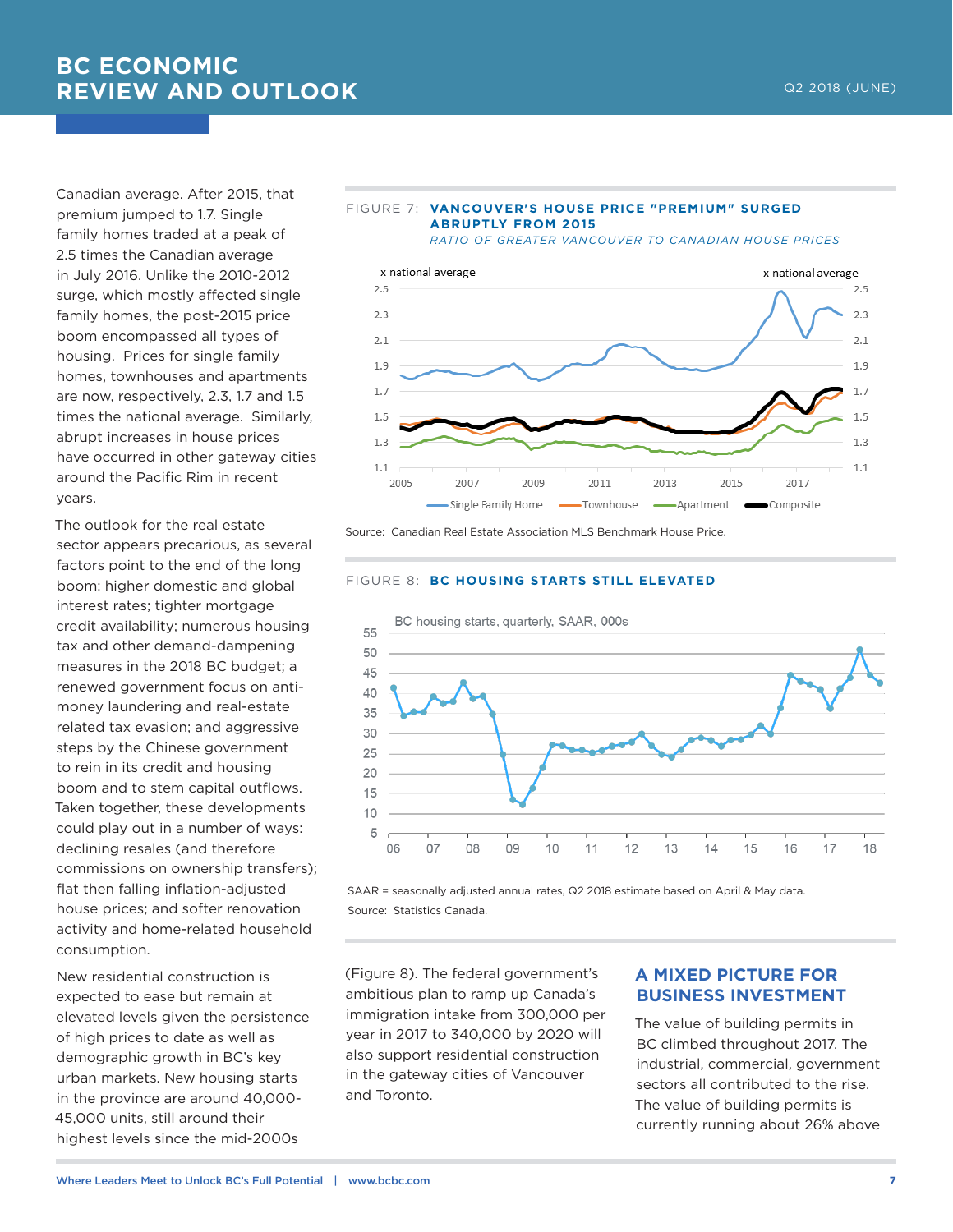#### FIGURE 9: **BC NON-RESIDENTIAL CONSTRUCTION BOOSTING GROWTH**



Source: Statistics Canada.

#### FIGURE 10: **BC JOB GROWTH HAS LEVELLED OFF**



SA = seasonally adjusted, latest May 2018. Source: Statistics Canada, Labour Force Survey.

#### FIGURE 11: **RISING JOB VACANCY RATE IN BC**



Source: Statistics Canada, Job Vacancy and Wage Survey.

the average level recorded since 2011 (Figure 9). Machinery and equipment investment intentions are also positive.

Having said that, escalating trade wars, uncertainty over NAFTA's future, recent US tax cuts, and more onerous regulatory and permitting processes all cloud the private sector investment climate in BC. Here, the downside risks are especially acute for BC's merchandise export sector, much of which relies on land-based business operations and large, capital-intensive facilities. Stronger global growth has pushed commodity prices higher, including record high lumber prices. Most Canadian forecasters assume a relatively muted pickup in business investment in 2018-19, despite capacity pressures and favourable commodity prices. A particular concern for the Business Council is the increasingly complex and costly domestic regulatory and tax climate coupled with the risk of a "worst of times" external backdrop – circumstances that are likely to prompt many BC businesses to postpone or scale back capital investment.

## **JOB MARKET MAXED OUT IN BC**

Jan 17

Jan 18

Following three years of brisk growth, provincial employment has remained essentially unchanged over the past year (Figure 10). The flattening mostly reflects the reality that there are not enough people to hire rather than any easing in labour demand. With the unemployment rate below 5%, the lowest among provinces, many businesses continue to report difficulty finding and hiring new workers. The overall job vacancy rate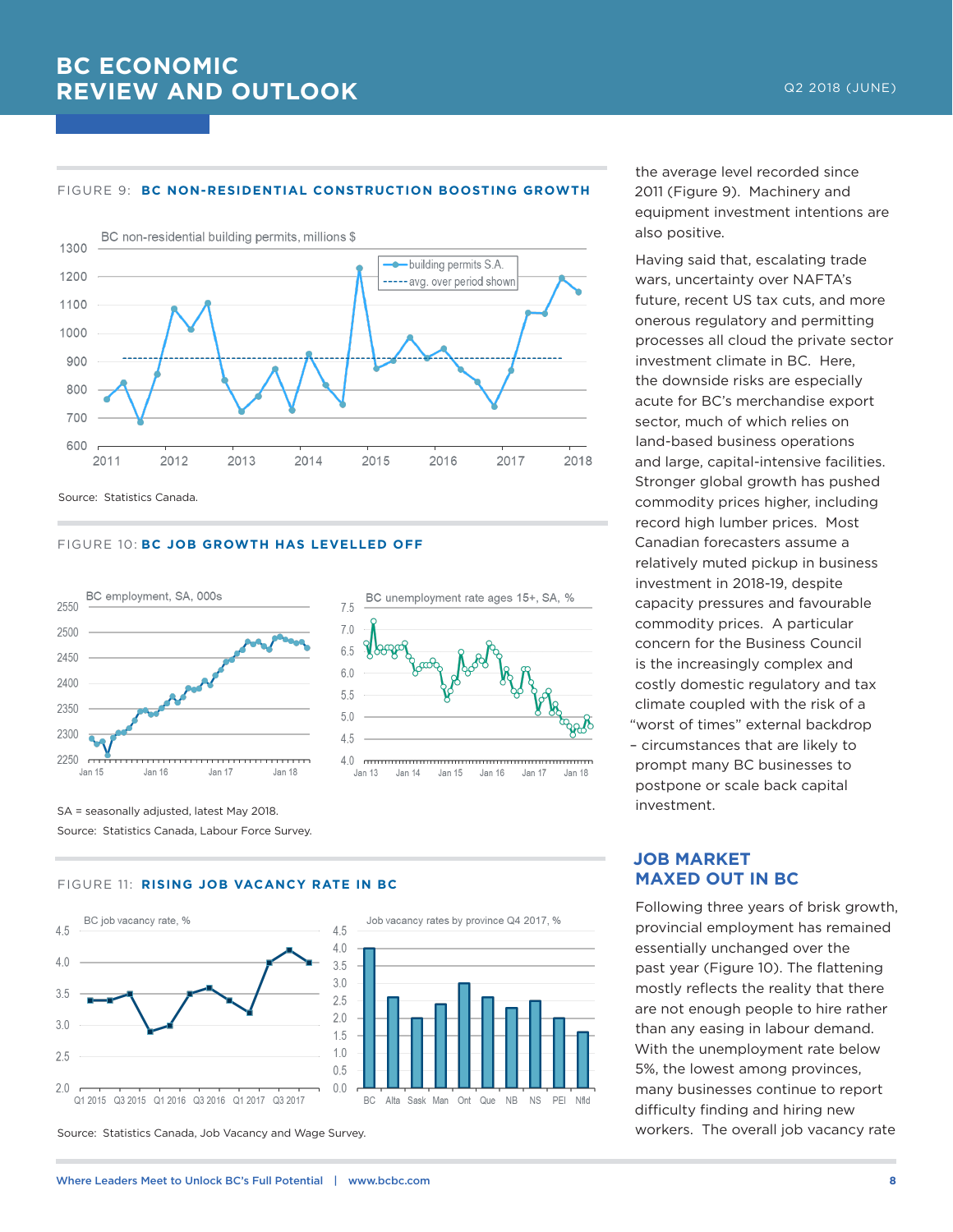is 4.0%, the highest in the country, with some industry sectors having vacancy rates close to 1 in 10 (Figure 11).

The tight labour market is now showing up in accelerating wages over the past six months. Average hourly wages in BC are up 6% over the past year, an increase that is nearly double the national benchmark and the fastest pace seen in BC in at least three decades (Figure 12). This provides clear evidence of a labour market operating beyond full capacity.

## **SUMMARY AND RISKS**

BC remains on a reasonably solid growth footing. On the positive side of the ledger, the global economy is in the best shape since the Great Recession, and commodity prices are supportive of continued growth in BC and Western Canada more generally. The province benefits from diversification in industrial structure as well as market diversification. BC's role as a gateway and the related contributions of the transportation and logistics industry will also underpin growth.

The economy does, however, face headwinds. The number and impact of items on the negative side of the ledger is a concern. New tariffs and escalating trade wars are clear negatives for Canada and BC. Because of its oversized role over the past few years, the expected end of the real estate boom is a key reason why we believe real GDP growth in the province will downshift to 2.3% this year, from the blistering 3.9% pace set in 2017.

Policy changes and governmentcreated policy risks have also





### TABLE 4: **BC ECONOMIC FORECAST (ANNUAL % CHANGE UNLESS OTHERWISE INDICATED)**

|                            | 2017 | <b>2018f</b> | 2019f |
|----------------------------|------|--------------|-------|
| Real GDP                   | 3.9  | 2.3          | 2.3   |
| Employment                 | 3.7  | 1.2          | 1.4   |
| Unemployment rate (%)      | 5.1  | 4.6          | 4.4   |
| Housing Starts (000 units) | 40.1 | 39.0         | 37.0  |
| Retail sales               | 9.0  | 5.9          | 5.3   |
| <b>BC CPI</b>              | 1.7  | 2.1          | 2.0   |

f - forecast

Source: Statistics Canada and BC Stats; BCBC for forecasts.

emerged as factors weighing on the broader business investment outlook. The tax burden for business and highly-skilled earners in BC (and Canada) has increased, at a time when the United States has reduced taxes (especially for businesses) and taken steps to lighten and streamline regulatory burdens. As the economy shifts away from real estate-driven activity, we see a risk that business investment will fall short of the upswing typically expected at this stage in the economic cycle – not only in BC, but in Canada as a whole.

However, there are upside risks to the outlook. If the LNG Canada project proceeds, it would provide an almost \$40 billion boost to the BC economy in future years. Another upside risk is the Trans Mountain pipeline project. With the federal government effectively nationalizing the project in May, the \$7 billion plus capital project looks more likely to advance. Finally, there is a possibility that global monetary policy could remain very accommodative for longer than most forecasters currently expect.